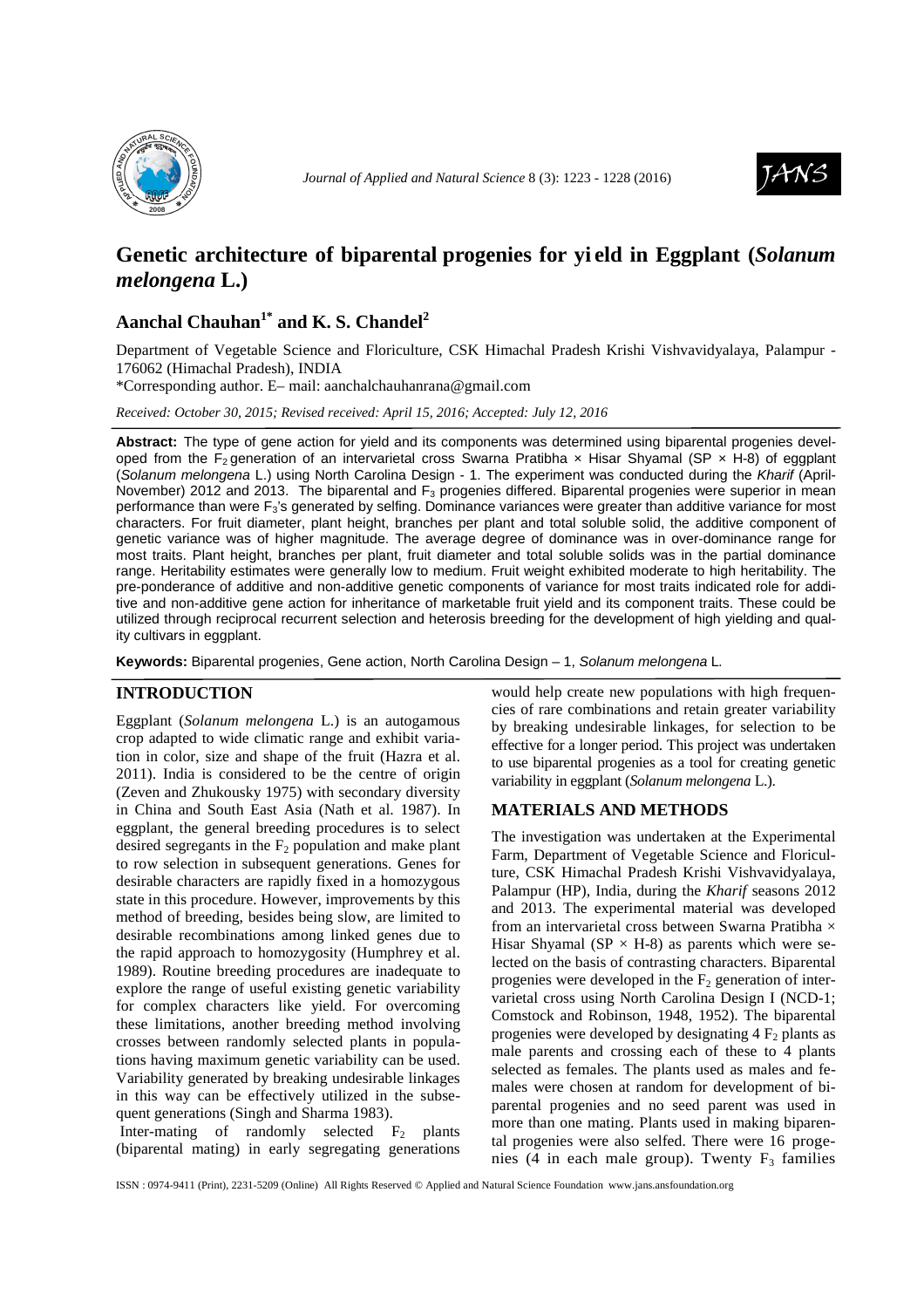were developed by selfing (4 males and 16 females). The experiment was comprised of 3 such sets, totalling 48 biparental progenies, and 60  $F_3$  families. Materials were evaluated in randomized block design with 3 replications and observations were recorded for marketable fruit yield per plant, days to 50% flowering, days to first harvest, number of marketable fruits per plant, fruit length, fruit diameter, average fruit diameter, plant height, number of branches per plant, fruit weight, pedicel length, total soluble solids, bacterial wilt incidence, dry matter content and iron and phenol contents. The observations were recorded on randomly taken five competitive plants in each entry for most of the traits except days to 50 per cent flowering and bacterial wilt incidence (plant survival) for which observations were recorded on plot basis.

The Vegetable Research Farm of CSKHPKV, Palampur is situated at an elevation of about 1290.8 meters above mean sea level with  $32^{0}6'$  North latitude and  $76<sup>0</sup>3$ ' East longitude, representing mid hills zone of Himachal Pradesh and has a sub-temperate climate with high rainfall during monsoon season. The soil of this zone is silt clay loam with acidic reaction. The biparental progenies (BIP's) and  $F_3$  progenies were grown in Randomized Block Design (RBD) with three replications. Each experimental plot consisted of two rows of 2.70m length for biparental and  $F_3$  progenies with inter and intra plant distance of 60 cm and 45 cm, respectively. These progenies were arranged in three sets, each comprising sixteen BIP's and twenty  $F_3$ progenies. The sets and progenies within the sets were randomized separately. In addition, six rows of each  $F<sub>2</sub>$ , two rows each of the original parents and  $F<sub>1</sub>$ 's were also included in each replication for making comparisons. The  $F_2$  seeds of intervarietal cross Swarna Pratibha x Hisar Shyamal (SP x H-8) obtained from crosses attempted during *Kharif* 2012, were sown during March, 2012. This material was used to produce seeds of biparental and  $F_3$  progenies. The seeds of  $F_1$ were also obtained by making fresh crosses. The final experiment was conducted during *Kharif* 2013 with the experimental material comprising parents  $(P_1, P_2)$ ,  $F_1$ ,  $F_2$ , BIP's and  $F_3$  generations.

Transplanting was done after six weeks after thoroughly ploughing and levelling of the field. Farm yard manure @ 20 t/ha was added in the soil at the time of field preparation. The chemical fertilizers were applied in the soil before transplanting the crop as per recommended package of practices (100 kg N, 75 kg  $P_2O_5$ ) and 50 kg  $K_2O$  / ha). One third of N and full dose of  $P_2O_5$  and  $K_2O$  were applied before transplanting. Remaining two third N was top dressed in equal doses after 30 and 45 days after transplanting. The intercultural operations were carried out as per recommended package of practices. Regular weeding were carried out to keep the experimental field free from weeds and plant protection measures adopted to raise a healthy

crop.The method of analysis of variance was as proposed by Comstock and Robinson (1948, 1952). The standard errors of  $s^2$ m (variance of male effect) and  $s^2$ f (variance of female effect) were calculated by the formula of Moll et al. (1960). The standard errors of  $s^2$  $_{A}$  (additive genetic variance) and  $s^{2}$ <sub>D</sub> (dominance variance) were calculated using the method of Panse and Sukhatme (1984). Expected gains from full-sib family selection were calculated according to Robinson et al. (1949). An approximate procedure was used to estimate the expected gains from mass selection (Goodman, 1965).

## **RESULTS AND DISCUSSION**

The data of variability for the characters of eggplant (*Solanum melongena* ,generated through the North Carolina Design-I of mating, was studied through the parameters viz., range, mean, standard deviation and coefficient of variation is presented in Table 1. The additive genetic variance, dominance variance, average degree of dominance and heritability varied (Table 2, 3). Variances due to males and additive genetic variances were non-significant for most characters except for fruit diameter, plant height, branches per plant and total soluble solids. Variances due to females and dominance variances were, significant for most characters. For the remaining traits, dominance variance was greater than additive genetic variance. Although significant non-additive effects for various traits have also been revealed by several other studies in different crops, yet estimates of dominance as well as the average degree of dominance in the analysis of NCD-1, as in case of present study, are likely to be biased due to genic interactions (Comstock and Robinson 1952).

Certain additive and dominance variation were negative, which is not unusual (Lal et al., 1990). Variance being a quadratic quantity can never be negative. It is, reasonable to conclude that true values might be small and positive. Negative estimates could be due to sampling variance, assortative mating, linkage effects, genotypic environmental interaction, deficiency in the genetic model and estimates of actual zero values (Obilana et al., 1979). Negative variance attributable to these factors may have resulted in biased estimates of total genetic variance, as the experiment was conducted at one location during one season only.

The over-dominance estimates could result from repulsion phase linkages involving genes no more than partially or completely dominant (Gardner et al., 1953). The superior performance of BIP's over  $F_3$  could be the result of considerable heterozygosity in BIP's and of inbreeding depression in  $F_3$  progenies. Conflicting reports on inheritance of yield and its component traits in eggplant exist. The importance of additive genetic variance for fruit length, fruit weight, plant height, number of branches per plant, fruits per plant, number of days to flowering, yield per plant, fruit diameter,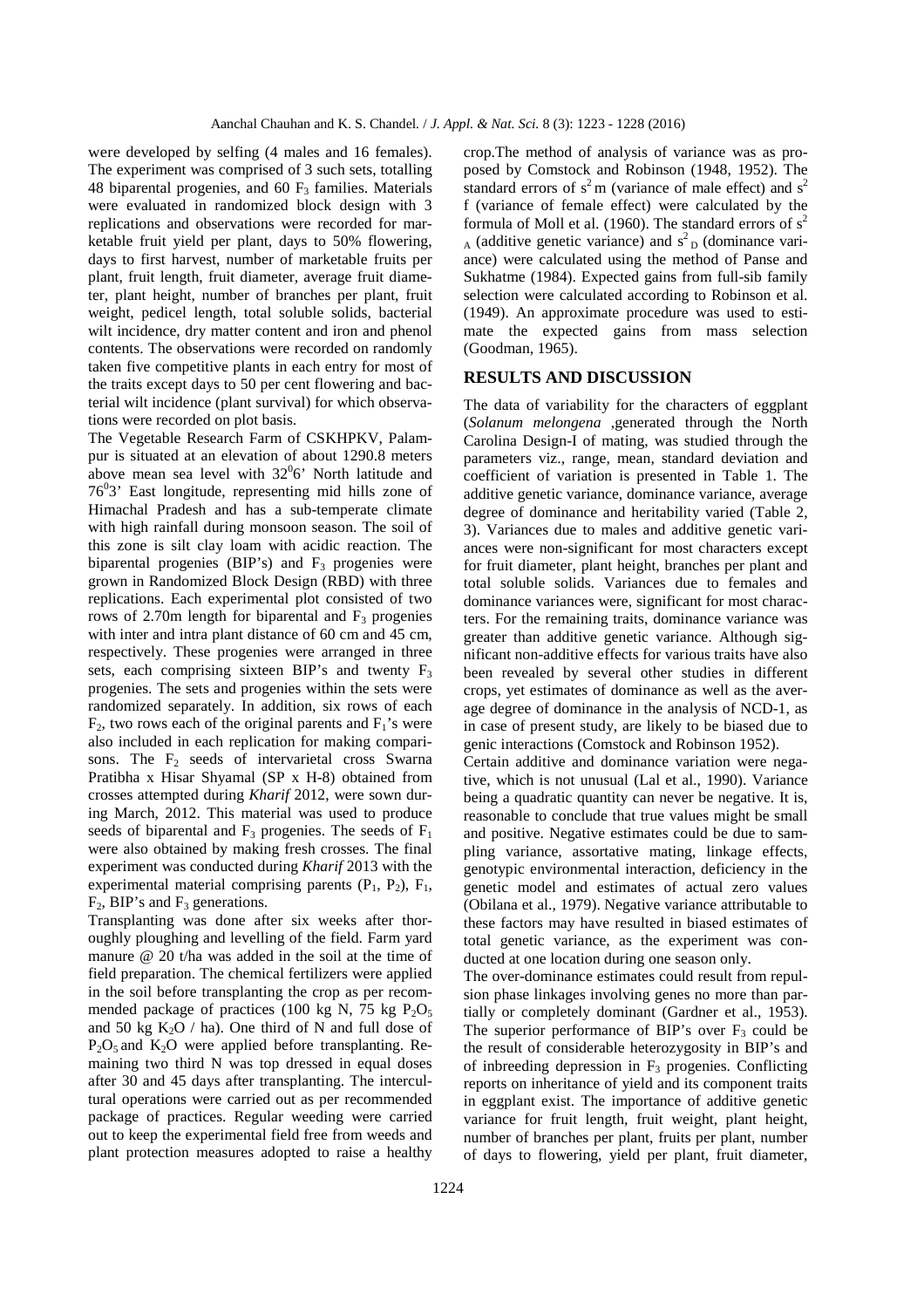| <b>Traits</b>                     |              | Range            | Mean  |             | <b>Standard deviation</b> |                | <b>Coefficient</b><br>variation $(\% )$ | of             |
|-----------------------------------|--------------|------------------|-------|-------------|---------------------------|----------------|-----------------------------------------|----------------|
|                                   | BIP's        | $\mathbf{F}_{3}$ | BIP's | ${\bf F}_3$ | BIP's                     | $\mathbf{F}_3$ | BIP's                                   | $\mathbf{F}_3$ |
| Marketable fruit yield/plant (kg) | 0.76-1.97    | $0.72 - 1.58$    | 1.21  | 0.97        | 0.32                      | 0.25           | 27.11                                   | 26.08          |
| Days to 50% flowering             | 46.09-52.45  | 49.30-60.65      | 46.73 | 52.54       | 1.98                      | 1.98           | 4.24                                    | 3.77           |
| Days to first picking             | 51.53-72.66  | 52.54-67.37      | 62.42 | 64.85       | 1.39                      | 1.72           | 2.23                                    | 2.65           |
| Marketable fruits per plant       | 10.69-17.82  | 11.55-17.05      | 15.72 | 14.59       | 2.93                      | 2.20           | 18.67                                   | 15.08          |
| Fruit length (cm)                 | 10.86-17.53  | 11.04-16.63      | 14.58 | 14.07       | 0.99                      | 0.91           | 6.79                                    | 6.47           |
| Fruit diameter(cm)                | 3.39-6.63    | 3.72-5.74        | 5.08  | 4.42        | 0.75                      | 0.47           | 14.76                                   | 10.63          |
| Average fruit diameter (cm)       | 2.73-6.15    | 3.57-4.56        | 4.75  | 3.82        | 0.64                      | 0.18           | 13.47                                   | 4.71           |
| Plant height (cm)                 | 73.92-112.27 | 78.00-101.19     | 91.83 | 87.77       | 3.24                      | 2.96           | 3.53                                    | 3.37           |
| Number of branches per plant      | 5.65-10.03   | 6.93-9.46        | 9.48  | 8.34        | 0.91                      | 0.87           | 9.25                                    | 10.43          |
| Fruit weight $(g)$                | 47.55-93.48  | 51.21-77.81      | 67.25 | 60.68       | 5.25                      | 4.19           | 7.81                                    | 6.91           |
| Pedicel length (cm)               | 3.58-5.85    | 3.76-5.85        | 5.65  | 4.68        | 0.97                      | 0.78           | 17.17                                   | 16.66          |
| Total soluble solids (%)          | 6.56-9.28    | 7.15-8.56        | 8.19  | 7.99        | 0.49                      | 0.72           | 5.98                                    | 9.94           |
| Dry matter content $(\%)$         | 7.10-9.77    | 7.11-9.66        | 8.49  | 7.55        | 0.33                      | 0.99           | 3.89                                    | 13.11          |
| Iron content $(mg/100g)$          | 0.86-0.95    | 0.76-0.96        | 0.90  | 0.86        | 0.20                      | 0.16           | 22.22                                   | 18.74          |
| Phenol content $(mg/100g)$        | 14.83-44.16  | 21.05-40.42      | 36.52 | 33.14       | 4.12                      | 3.36           | 11.28                                   | 10.13          |
| Bacterial wilt incidence (%)      | 2.17-14.78   | 2.83-13.91       | 8.54  | 11.47       | 2.47                      | 2.89           | 28.92                                   | 25.20          |

**Table 1.** Range, mean, standard deviation and coefficient of variation for different traits in biparental and  $F_3$  progenies in cross Swarna Pratibha x Hisar Shyamal (SP x H-8)

**Table 2.**  $s^2m$ ,  $s^2f$ ,  $s^2A$ ,  $s^2D$  and average degree of dominance for characters in the biparental progenies of Swarna Pratibha  $\times$ Hisar Shyamal ( $SP \times H-8$ ) cross.

| <b>Character</b>                  | s <sup>2</sup> m   | $s^2f$             | $s^2A$             | $s^2D$             | Average degree of |
|-----------------------------------|--------------------|--------------------|--------------------|--------------------|-------------------|
|                                   |                    |                    |                    |                    | dominance         |
| Marketable fruit yield/plant (kg) | $0.08 \pm 0.02$    | $0.24* \pm 0.01$   | $0.32 \pm 0.12$    | $0.64* \pm 0.11$   | 1.41              |
| Days to 50% flowering             | $0.112 \pm 0.25$   | $0.88* \pm 0.30$   | $0.33 \pm 0.63$    | $2.81* + 1.89$     | 1.69              |
| Days to first harvest             | $0.23 + 0.18$      | $1.70* + 0.54$     | $0.91 + 0.33$      | $5.91* + 1.82$     | 2.53              |
| Fruit per plant                   | $1.61 \pm 1.38$    | $20.48* \pm 5.65$  | $4.45 \pm 2.15$    | $77.47* \pm 23.52$ | 4.17              |
| Fruit length (cm)                 | $0.04 \pm 0.02$    | $0.44* + 0.49$     | $0.16 \pm 0.08$    | $1.61* + 0.22$     | 3.17              |
| Fruit diameter(cm)                | $1.35* \pm 0.04$   | $1.96* + 0.16$     | $5.41* \pm 0.19$   | $2.43* \pm 0.67$   | 0.67              |
| Average fruit diameter (cm)       | $0.32 \pm 0.05$    | $0.89* \pm 0.15$   | $1.29 \pm 0.22$    | $2.27* \pm 0.66$   | 1.33              |
| Plant height (cm)                 | $20.73* \pm 0.19$  | $23.65* + 4.14$    | $82.95* + 76.86$   | $11.71* + 0.65$    | 0.14              |
| Branches per plant                | $0.10 \pm 0.11$    | $0.17* \pm 0.19$   | $0.41* \pm 0.03$   | $0.29 \pm 0.88$    | 0.84              |
| Fruit weight $(g)$                | $0.48 \pm 0.26$    | $6.32* + 4.79$     | $1.90 \pm 0.04$    | $23.37* + 12.46$   | 3.51              |
| Pedicel length (cm)               | $0.006 \pm 0.01$   | $0.086* \pm 0.08$  | $0.024 \pm 0.15$   | $0.32* \pm 0.06$   | 3.65              |
| Total soluble solids (%)          | $0.10^* \pm 0.005$ | $0.16* \pm 0.008$  | $0.39* + 0.22$     | $0.25 \pm 0.20$    | 0.64              |
| Bacterial wilt incidence (%)      | $2.94 \pm 3.11$    | $6.34* \pm 2.31$   | $11.76 \pm 12.47$  | $13.61* \pm 11.52$ | 1.07              |
| Dry matter content (%)            | $0.14 \pm 0.09$    | $0.31* + 0.07$     | $0.56 \pm 0.36$    | $0.67* \pm 0.48$   | 1.20              |
| Iron content $(mg/100g)$          | $-0.001 \pm 0.001$ | $0.013* \pm 0.002$ | $-0.005 \pm 0.004$ | $0.05 \pm 0.01$    |                   |
| Phenol content $(mg/100g)$        | $-0.33 \pm 0.07$   | $0.97* \pm 16.93$  | $-1.33 \pm 17.08$  | $2.56* + 82.49$    |                   |
|                                   |                    |                    |                    |                    |                   |

\* Significant at P < 0.05; \$ Negative average degree of dominance resulting from negative estimates of additive genetic variance

days to first flowering and average fruit weight in eggplant has been reported by Negi et al. (2000), Singh and Kumar (2005), Golani et al. (2007), Kaur and Thakur (2007), Dhameliya and Dobariya (2009), Thangavel et al. (2011). Pre-ponderance of dominance and non-additive genetic variance for yield per plant, number of days to flowering, number of branches, fruit length, fruit weight, plant height, number of fruits per plant, plant spread and fruit diameter in eggplant has been reported by Indiresh et al. (2005) and Kaur and Thakur (2007). However, Peter and Singh (1976), Dharmegowda (1977) and Dixit et al. (1984) reported that both additive and non-additive genetic variance were almost equally important for yield and its component traits in eggplant. Such controversial reports also exist in wheat (Singh and Dwivedi, 1978), water melon (Partap et al., 1984), cauliflower (Lal et al., 1990), garden pea (Kalia and Sharma, 1998), rice

(Mahalingam et al*.,* 2011) and muskmelon (Singh and Vishisht, 2015). The discrepancies in studies could be due to the differences in the tested material and in the sampled environmental conditions for these genetic studies. The estimated average degree of dominance indicated over-dominance for marketable fruit yield per plant, days to 50% flowering, fruits per plant, days to first harvest, fruit length, fruit weight, pedicel length, average fruit diameter, dry matter content and bacterial wilt incidence (Table 2). These estimates also indicated partial dominance for plant height, branches per plant, fruit diameter and total soluble solids. The current work supports findings by Kaur and Thakur (2007) for yield and other characters in eggplant.

The heritability estimates were found to be low to high. Estimated heritability was highest for plant height whereas, average estimates were observed for branches per plant, fruit diameter and total soluble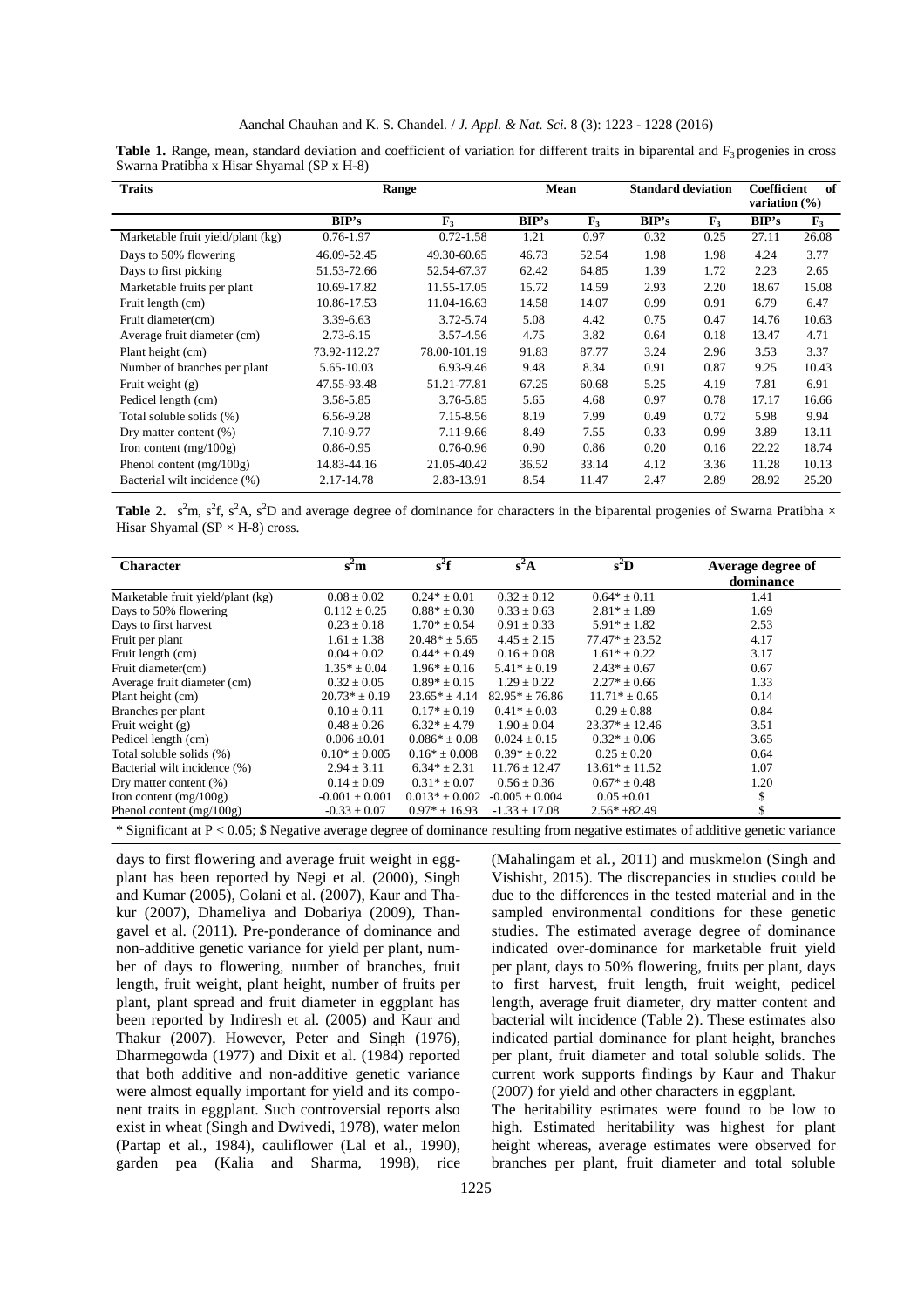|                                   |                               | Predicted genetic gains from 1 cycle of selection          |                                                 |
|-----------------------------------|-------------------------------|------------------------------------------------------------|-------------------------------------------------|
| <b>Character</b>                  | Heritability;<br>narrow sense | <b>Full-sib family selection</b><br>$\frac{6}{6}$ of mean) | <b>Mass selection</b><br>$\frac{6}{6}$ of mean) |
|                                   | $(\%)$                        |                                                            |                                                 |
| Marketable fruit yield/plant (kg) | 26.46                         | 15.22                                                      | 3.20                                            |
| Days to 50% flowering             | 8.35                          | 1.40                                                       | 0.37                                            |
| Days to first harvest             | 6.34                          | 0.80                                                       | 0.78                                            |
| Fruit per plant                   | 14.76                         | 2.43                                                       | 1.57                                            |
| Fruit length (cm)                 | 12.08                         | 1.72                                                       | 0.90                                            |
| Fruit diameter(cm)                | 31.89                         | 4.65                                                       | 2.50                                            |
| Average fruit diameter (cm)       | 17.62                         | 5.16                                                       | 1.86                                            |
| Plant height (cm)                 | 59.01                         | 1.79                                                       | 1.08                                            |
| Branches per plant                | 43.17                         | 13.14                                                      | 4.11                                            |
| Fruit weight $(g)$                | 13.02                         | 3.19                                                       | 2.19                                            |
| Pedicel length (cm)               | 5.54                          | 1.22                                                       | 0.56                                            |
| Total soluble solids (%)          | 37.09                         | 9.05                                                       | 1.92                                            |
| Dry matter content $(\%)$         | 9.45                          | 1.43                                                       | 0.73                                            |
| Iron content $(mg/100g)$          | $\ast$                        | 0.75                                                       | $***$                                           |
| Phenol content $(mg/100g)$        | $\ast$                        | 6.47                                                       | $***$                                           |
| Bacterial wilt incidence (%)      | 21.40                         | 19.36                                                      | 0.84                                            |
|                                   |                               |                                                            |                                                 |

**Table 3.** Estimates of heritability and predicted genetic gain from 1 cycle of selection in the biparental progenies of Swarna Pratibha x Hisar shyamal  $(SP \times H-8)$  cross.

\* Small negative estimates; \*\*Not computed because of negative estimates

solids. For the remaining traits these estimates were low. The reason may be presence of higher value of dominance variance for most characters. For improvement of characters of high and low heritability in eggplant, intermating in early generations coupled with selection would be appropriate (Singh and Dwivedi, 1978). In eggplant, moderate to high estimates of heritability have been reported for fruit yield per plant (Singh and Kumar, 2005; Dhameliya and Dobariya, 2007; Kaur and Thakur, 2007), days to flowering (Negi et al*.,* 2000; Thangavel et al., 2011), plant height, fruits per plant, fruit length, fruit diameter, fruit weight and number of branches per plant (Dhameliya and Dobariya, 2007; Golani et al*.,* 2007; Kaur and Thakur, 2007; Dhameliya and Dobariya, 2009). In another study low to moderate estimates of heritability were reported for marketable yield per plant, fruit girth and plant height (Thangavel et al*.,* 2011), in eggplant. Our results show that full-sib family selection is superior to mass-selection, for all characters (Table 3). The predicted genetic gain for full-sib family selection indicated considerable improvement in marketable fruit yield per plant in the Swarna Pratibha  $\times$  Hisar Shyamal  $(SP \times H-8)$ . Full-sib family selection may be more effective compared to mass selection, which is based on the phenotype alone, because additive genetic variances may be more profitably exploited in full-sib family selection. The material generated from biparental crosses could be subjected to population improvement techniques. In autogamous crops also like that of cross -pollinated ones, improvement can be affected through recurrent selection. However, due to certain physical and economic reasons this procedure has not been widely employed even though there is no genetic reason to exclude its use.

## **Conclusion**

Biparental mating is an effective tool for creating variability as well as for getting information on genetic architecture of a crop. This information can be utilized for selection of proper breeding methodology for further improvement of the crop. Genetic analysis revealed that the average degree of dominance lies in over-dominance range for marketable fruit yield  $(1.41)$ , days to 50% flowering  $(1.69)$ , days to first picking (2.53), fruit length (3.17), fruit weight (3.51), pedicel length (3.65) and bacterial wilt incidence  $(1.07)$  indicating pre-ponderance of non-additive genetic variance. Whereas the additive genetic variance was pre-dominant for plant height (0.14), branches per plant (0.84), fruit diameter (0.67) and total soluble solids (0.64). The pre-ponderance of additive and nonadditive genetic component of variance for most of the traits studied revealed the role of additive and nonadditive gene action for the inheritance of marketable fruit yield and its component traits which could be exploited through recurrent selection and heterosis breeding for the development of high yielding and quality cultivars in brinjal. Thus, biparental mating, which would exploit both additive and non-additive types of gene effects, was suggested for the improvement of the traits in the cross studied.

### **REFERENCES**

- Comstock, R.E. and Robinson, H.F. (1948). The component of genetic variance in populations of biparental progenies and their use in estimating the average degree of dominance. Biometrics 4:254-266.
- Comstock, R.E. and Robinson, H.F. (1952). Heterosis. Iowa State College Press, Ames. Iowa.
- Dhameliya, H.R. and Dobariya K.I. (2007). Estimation of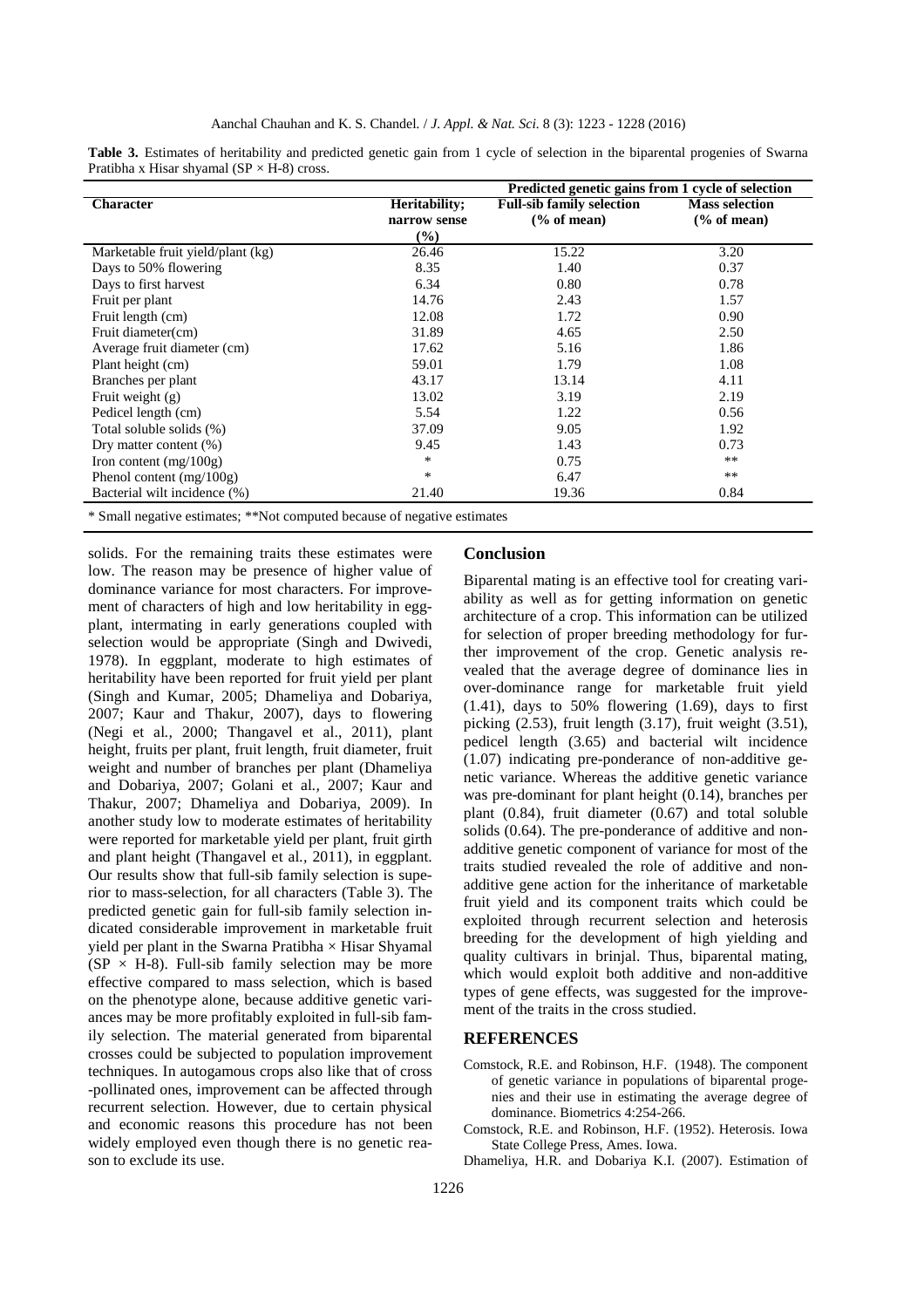| Í                        |
|--------------------------|
|                          |
| I                        |
|                          |
|                          |
|                          |
|                          |
|                          |
|                          |
| i                        |
|                          |
|                          |
|                          |
|                          |
| $\ddot{ }$               |
|                          |
| <br> <br>                |
|                          |
|                          |
| l                        |
|                          |
|                          |
| $\overline{\phantom{a}}$ |
|                          |
|                          |
|                          |
|                          |
|                          |
|                          |
|                          |
|                          |
|                          |
|                          |
|                          |
| ì<br>Ï                   |
|                          |
|                          |
|                          |
|                          |
|                          |
|                          |
|                          |
|                          |
|                          |
|                          |
|                          |
|                          |
|                          |
|                          |
|                          |
|                          |
|                          |
|                          |
|                          |
|                          |
| j                        |
|                          |
|                          |
|                          |
|                          |
|                          |
|                          |
|                          |
|                          |
|                          |
|                          |
| ā                        |
| ľ                        |

|               |    |         |               |                 |                                                                           |                 |         |         | <b>Mean squares</b> |               |              |                     |         |                                |         |         |            |
|---------------|----|---------|---------------|-----------------|---------------------------------------------------------------------------|-----------------|---------|---------|---------------------|---------------|--------------|---------------------|---------|--------------------------------|---------|---------|------------|
| Source        |    |         |               |                 | df Market- Days to Days to Number of Fruit Fruit Average Plant            |                 |         |         |                     | <b>Number</b> |              | Fruit Pedicel Total |         | Dry Iron                       |         | Phenol  | Bacterial  |
|               |    |         |               |                 | able yield / fifty per- first marketable length diameter fruit dia height |                 |         |         |                     | $\sigma$      |              | weight length       |         | soluble matter content content |         |         | wilt inci- |
|               |    | plant   |               |                 | cent picking fruits per                                                   |                 |         | -meter  |                     | branches      |              |                     | solids  | content                        |         |         | dence      |
|               |    |         | flowering     |                 | plant                                                                     |                 |         |         |                     | per plant     |              |                     |         |                                |         |         |            |
| Sets          |    | 0.39    | 161.20 192.58 |                 | 20.03                                                                     | 9.26            | 1.42    | $1.82*$ |                     | 152.47 13.74  | 2484.96 0.62 |                     | 0.36    | 8.26                           | 0.16    | 471.81  | 147.19     |
| Replication   |    | 0.43    | 3.05          | 4.56            | 2.34                                                                      | $\overline{60}$ | 0.67    | 0.76    | 2.75                | 0.86          | 7.39         | 1.07                | 0.68    | 0.72                           | 0.00    | 11.87   | 10.68      |
| in sets       |    |         |               |                 |                                                                           |                 |         |         |                     |               |              |                     |         |                                |         |         |            |
| $BIP's$ in    | 45 | $2.08*$ | 46.37* 77.73* |                 | $10.02*$                                                                  | $6.39*$         | 1.83*   | 1.83*   | 222.09              | $2.52*$       | 325.33*      | $0.93*$             | $1.33*$ | 1.19*                          | $0.03*$ | 238.76* | 41.25*     |
| sets          |    |         |               |                 |                                                                           |                 |         |         | ×                   |               |              |                     |         |                                |         |         |            |
| Males in      |    | $1.17*$ | 59.15*        | 99.13*          | 15.90*                                                                    | $6.01*$         | $0.84*$ | $1.12*$ | 220.41<br>*         | $2.77*$       | 329.89*      | $0.94*$             | 1.38*   | $2.54*$                        | $0.02*$ | 309.15* | 86.28*     |
| sets          |    |         |               |                 |                                                                           |                 |         |         |                     |               |              |                     |         |                                |         |         |            |
| Females in 36 |    | $0.85*$ |               | $43.18* 72.38*$ | 8.55*                                                                     | $6.49*$         | $2.07*$ | $2.00*$ | 222.52              | $2.45*$       | 324.19*      | $0.93*$             | $1.32*$ | $0.86*$                        | $0.04*$ | 221.16* | 29.99*     |
| males in      |    |         |               |                 |                                                                           |                 |         |         |                     |               |              |                     |         |                                |         |         |            |
| sets          |    |         |               |                 |                                                                           |                 |         |         |                     |               |              |                     |         |                                |         |         |            |
| Remainder 90  |    | 0.04    | 1.53          | 1.27            | Ξ                                                                         | 0.90            | 0.57    | 0.52    | 10.83               | 0.81          | 5.24         | 0.92                | 1.02    | 0.89                           | 0.00    | 17.24   | 5.70       |
| among plots   |    |         |               |                 |                                                                           |                 |         |         |                     |               |              |                     |         |                                |         |         |            |
|               |    |         |               |                 |                                                                           |                 |         |         |                     |               |              |                     |         |                                |         |         |            |
| Total 143     |    |         |               |                 |                                                                           |                 |         |         |                     |               |              |                     |         |                                |         |         |            |
|               |    |         |               |                 |                                                                           |                 |         |         |                     |               |              |                     |         |                                |         |         |            |

components of genetic variance in full-sib progenies of brinjal (*Solanum melongena* L.). *Orissa Journal of Horticulture* 35(2):73-77. Dhameliya, H.R. and Dobariya, K.L. (2009). Genetic analysis in brinjal (*Solanum melongena* L.) subjected to North Carolina mating design*. Crop Improvement* 36(1):77-80.

Aanchal Chauhan and K. S. Chandel*.* / *J. Appl. & Nat. Sci.* 8 (3): 1223 - 1228 (2016)

- Dharmegowda, M.V. (1977). Genetic analysis of yield and yield components in brinjal. *Mysore Journal of Agriculture Science* 11(3):426.
- Dixit, J., Dudi, B.S., Pratap, P.S. and Bhutani, R.D. (1984). Gene action for yields characters in egg plant. *Indian Journal of Agricultural Sciences* 54(7):557-559.
- Gardner, C.O., Harvey, P.H., Comstock, R.E. and Robinson H.F. (1953). Dominance of genes controlling quantitative characters in maize. *Agronomy Journal* 45:166-191.
- Golani, I.J., Mehta, D.R., Naliyadhara, M.V., Pandya H.M. and Purohit, V.L. (2007). A study on genetic diversity and genetic variability in brinjal. *Agricultural Science Digest* 27(1):22-25.
- Goodman, M.M. (1965). Estimates of genetic variance in adapted and exotic populations of maize. *Crop Science* 5:87-90.
- Hazra, P., Chattopadhyay, A., Karmakar, K. and Dutta, S. (2011). Brinjal *In*: *Modern Technology in Vegetable Production*. New India Publishing Agency, New Delhi. pp 103 - 114.
- Humphrey, A.B., Hatzinger, D.F. and Cockerham, C.C. (1989). Effects of random intercrossing in naturally self -fertilizing species *Nicotiana tabaccum* L. *Crop Sciences* 9:495-498.
- Indiresh, K.M., Shivashankar, K.T. and Kulkarni R.S. 2005. Gene action for yield and its components in brinjal (*Solanum melongena* L.). *Mysore Journal of Agricultural Sciences* 39(1):50-56.
- Kalia, P. and Sharma, A. (1998). Genetic analysis of biparental progenies in garden pea. *Vegetable Science* 25(1):22-25.
- Kaur, A. and Thakur, J.C. (2007). Genetic studies in brinjal through biparental mating North Carolina Design-1. *Haryana Journal of Horticultural Sciences* 36(3/4):331-333.
- Lal, T., Chatterjee, S.S. and Swarup, V. (1990). Evaluation of biparental progenies for the improvement of Indian cauliflower. *Vegetable Science* 17(2):157-166.
- Mahalingam, A., Robin, S., Mohanasundaram, K. and Pushpam, R. (2011). Studies on genetic architecture of biparental progenies for important yield attributes in rice (*Oryza sativa* L.). *Journal of Plant Breeding and Crop Science* 3(12):296-301.
- Moll, R.H., Robinson, H.F. and Cockerham C.C. 1960. Genetic variability in an advanced generation of a cross of two open pollinated variety of corns. *Agronomy Journal* 52:171-173.
- Nath, P., Velayudhan, S. and Singh, D.P. 1987. *Vegetable for the Tropical Region*. Indian Council of Agricultural Research, New Delhi, pp 23-24
- Negi, A.C., Baswana, K.S., Singh, A., Sanwal, S.K. and. Batra B.R. (2000). Studies on genetic variability and heritability in brinjal (*Solanum melongena* L.) under high temperature conditions. *Haryana Journal of Horticultural Sciences* 29(3/4):205-206.
- Obilana, A.T., Hallauer, A.R. and Smith, O.S. (1979). Estimated genetic variability in maize interpopulation. *Journal of Heredity* 70:127-132.

Panse, V.G. and Sukhatme, P.K. (1984). Statistical methods for Agricultural workers, Indian Council for Agricul-

1227

\* Significant at P < 0.05

\* Significant at  $P < 0.05$